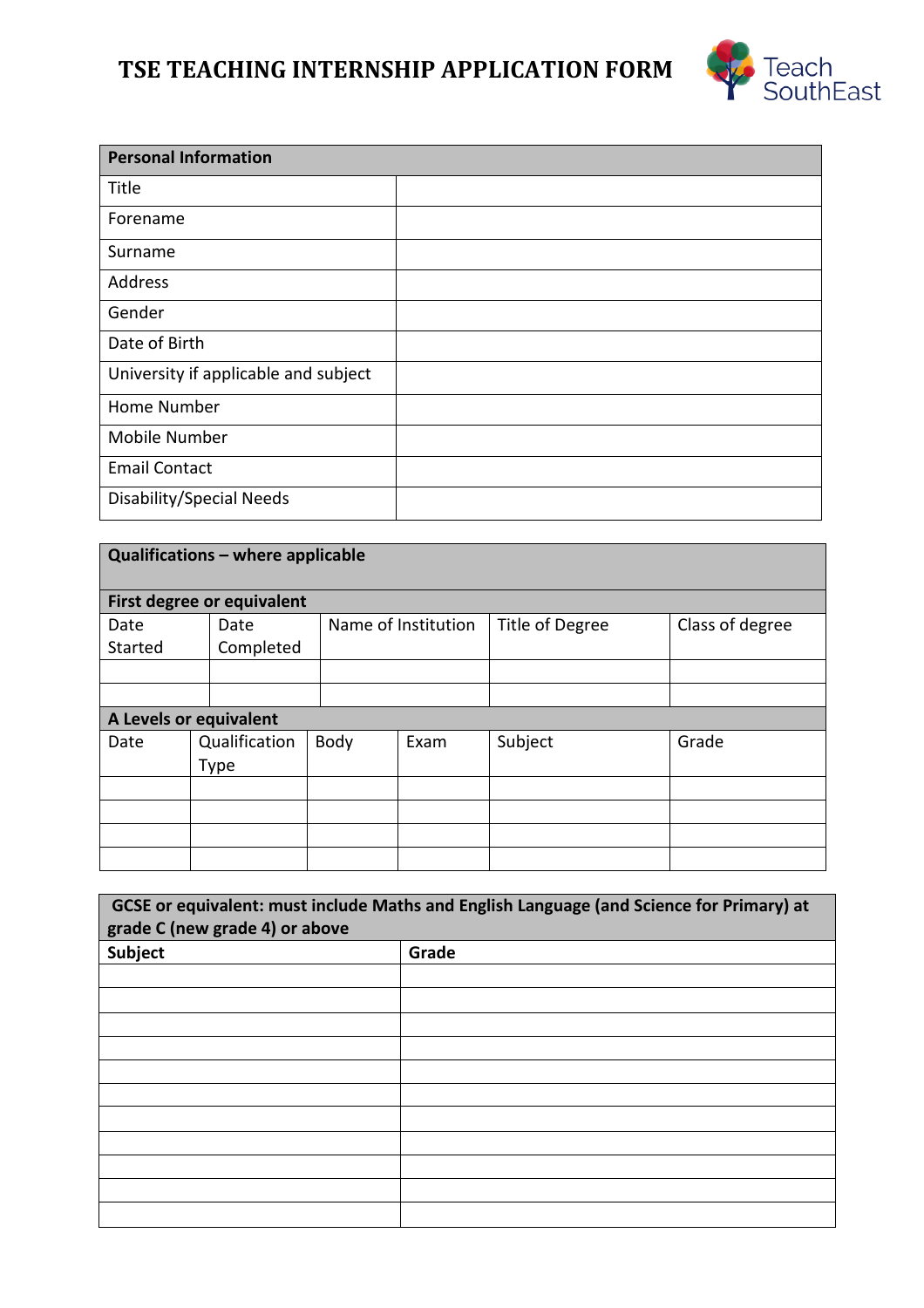## **TSE TEACHING INTERNSHIP APPLICATION FORM**



### **EXPERIENCE:**

**Please tell us about any experience you have had working with young people**

| <b>Teaching Experience 1</b>                                                                                          |                  |          |              |
|-----------------------------------------------------------------------------------------------------------------------|------------------|----------|--------------|
| From<br>Month/year                                                                                                    | To<br>Month/year | Location | Role / Title |
|                                                                                                                       |                  |          |              |
| <b>Please outline</b><br>your key<br>responsibilities<br>and reflections<br>on your<br>experience<br>(in bullet form) |                  |          |              |

| <b>Teaching Experience 2</b>                               |                  |          |              |
|------------------------------------------------------------|------------------|----------|--------------|
| From<br>Month/year                                         | To<br>Month/year | Location | Role / Title |
|                                                            |                  |          |              |
| <b>Please outline</b>                                      |                  |          |              |
| your key<br>responsibilities<br>and reflections<br>on your |                  |          |              |
| experience<br>(in bullet form)                             |                  |          |              |
|                                                            |                  |          |              |
|                                                            |                  |          |              |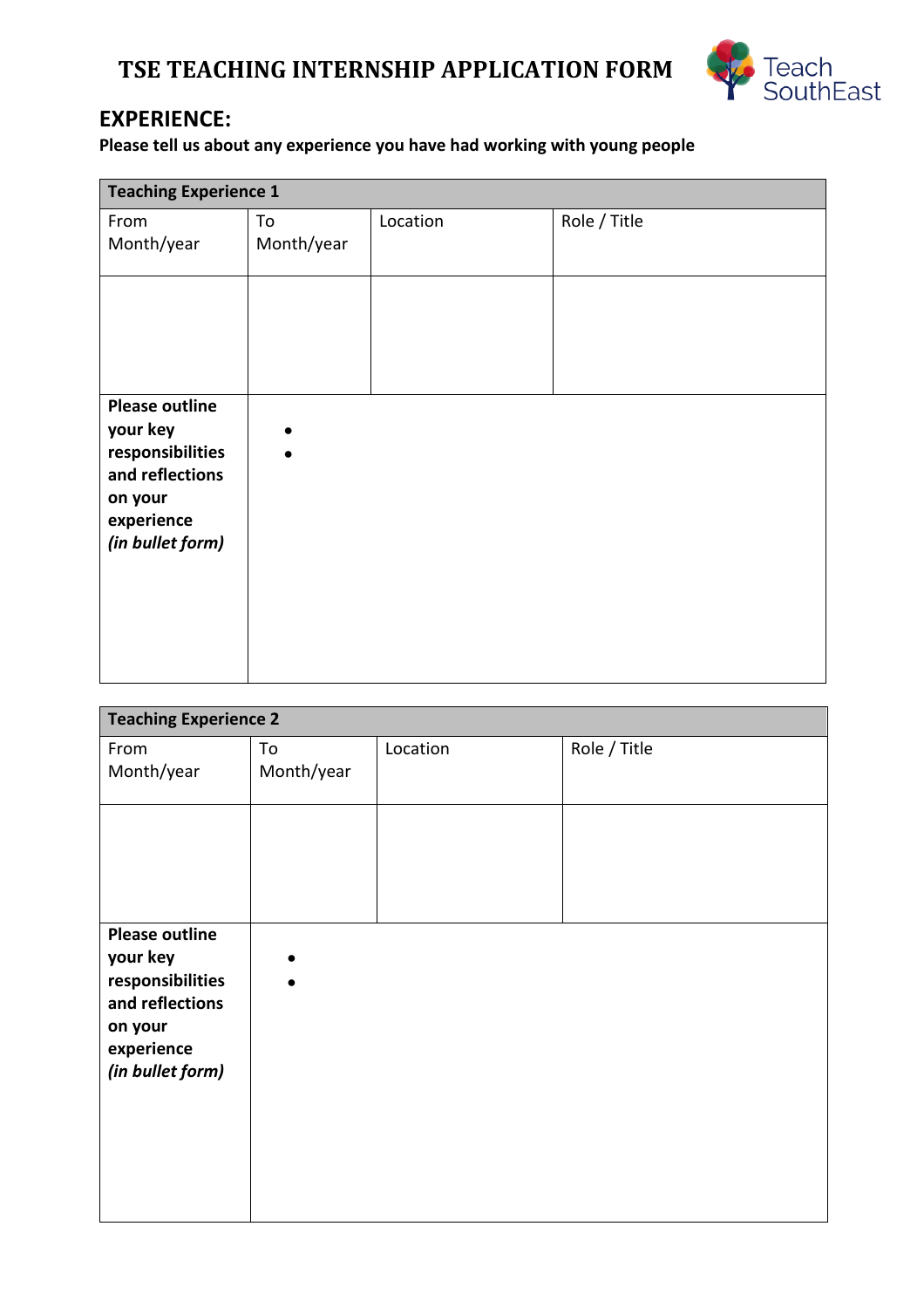

**Please provide any additional information that you feel will support your application for the programme.**

**This may include:**

- **Any extra-curricular activities that you have led/ been involved in**
- **Any positions of responsibility that you have held**
- **Other examples of how you have engaged with teaching and young people**
- **Other experiences you have had which you feel are relevant to this programme**

#### **EMERGENCY CONTACTS**

**Please provide contact details below for your next of kin (i.e. who we should contact in the event of an emergency):**

| Name of next of kin:                             |  |
|--------------------------------------------------|--|
| Relationship to Intern:                          |  |
| <b>Emergency contact</b><br>telephone number(s): |  |